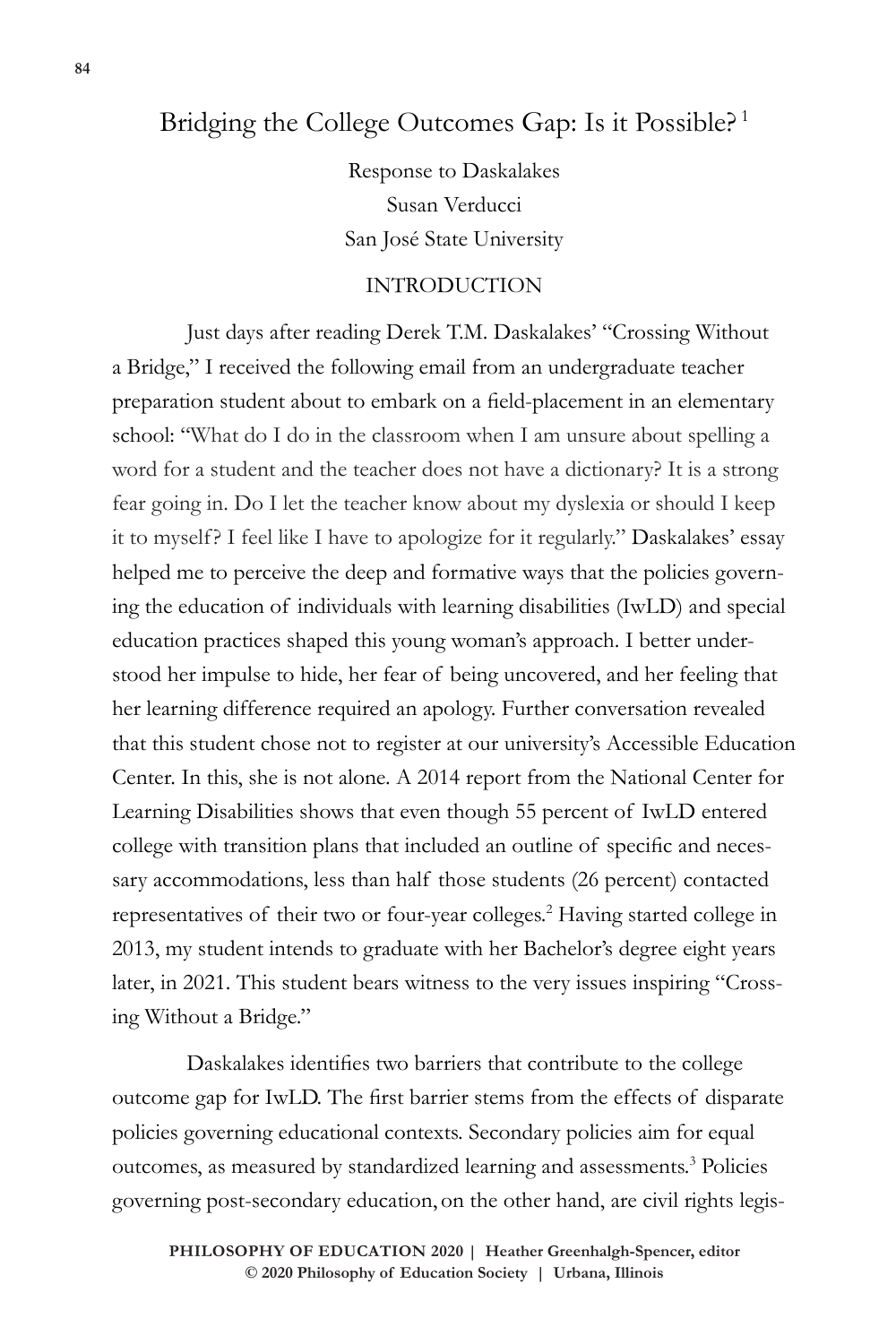lation and focus on providing equal access to college.4 This outcomes-access difference shifts the "overall responsibility [for successful outcomes] from the institution and its practitioners [in secondary education] to the individual" in college.5 The disconnect between the policies leaves students such as mine to make a bridgeless crossing from high school to college.

Daskalakes then locates the practices of secondary special education within Michel Foucault's analysis of schools, identifying and articulating a second barrier. Secondary special education practices of separation, support, and surveillance normalize and discipline IwLD into "positions, perspectives, and modes of thought and behavior" situated in abnormality and disability.<sup>6</sup> These practices develop a "subject" without the skills and attitudes required to succeed in college contexts, especially those of self-determination and self-advocacy. Essentially, special education shapes IwLD into being ill-suited for the demands of college. Together, the educational policies and special education practices contribute to the college outcomes gap.

There is much to appreciate in this argument. In particular, it expands the range of possible explanations for the college outcome gap and identifies potential sites and mechanisms for change at both policy and practice levels. In what follows, I suggest that underlying Daskalakes' argument is something far more problematic and far less malleable: the standardization of learning and its relationship to sorting students. A sharper focus on these two aspects of schooling illuminates the ways in which tinkering with policies and practices may never meaningfully address the gap. No amount of change will alter the development of stigmatized IwLD subjectivities when they attend schools driven by standardization.

## STANDARDIZATION AND SORTING IN SCHOOLS

Daskalakes compellingly argues that the policies and practices designed to produce equity in access and outcomes in effect prepare IwLD for increased struggle or failure. The irony is blistering, but not completely surprising. Special education's "hidden curriculum" creates subjects whose relationship to formal education becomes one in which their differences rela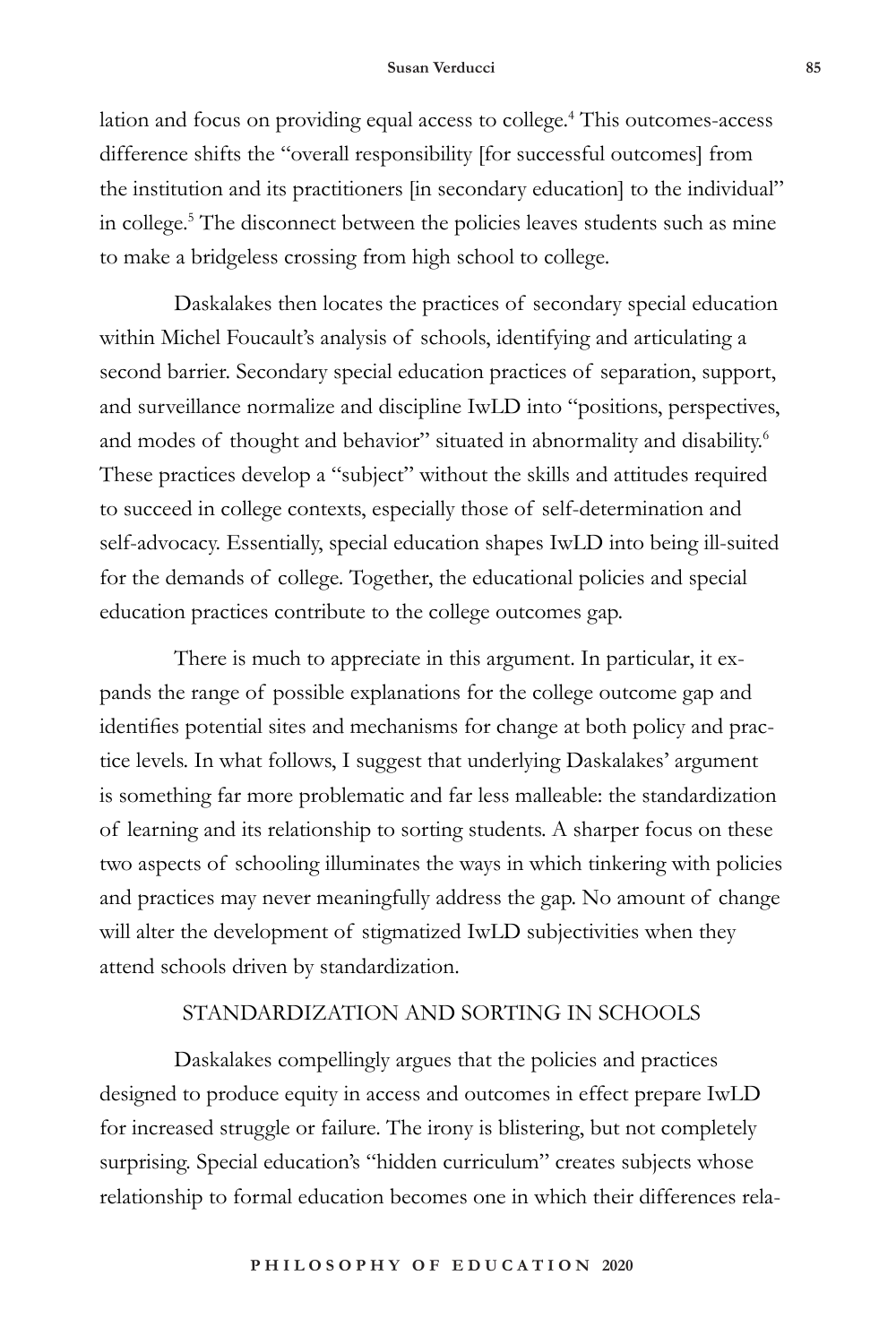tive to articulated "standards" are always already framed in terms of disability and subsequent corrective actions. This subjectivity is maintained through surveillance and micro-assessments.<sup>7</sup> Underlying Daskalakes' cool, precise, and compelling argument burns a fierce indictment of standardized learning and standardized assessment.

Standardization, however, is not new to American schooling. Horace Mann's response to the regional and communal differences of schools across early America was to advocate for common schools— schools whose characteristics include uniformity in educational aims, centralized control, separation into grade level, and compulsory attendance. Common schools were designed to have homogenizing and standardizing effects across regions and across individual learning. The cognitive and behavioral uniformity they aimed for, including the elimination of immigrants' cultural and religious differences to create "good American citizens," may be different from the cognitive uniformity aimed for in current American schooling, but these standardizing forces are embedded in the very inception of common schools. Later, educational reformer Ellwood P. Cubberly wrote that "[o]ur schools are, in a sense, factories, in which the raw products (children) are to be shaped and fashioned into products to meet the various demands of life."<sup>8</sup> Cubberly's model points to how schooling aims to standardize, and in doing so, effectively sort students. Factory schooling reproduces social, economic, and academic inequality. More recently, we have seen mass curricular standardization via the Common Core Standards and Next-Generation Science Standards. Using twenty-first century technologies, educational institutions have grown increasingly effective at shaping and measuring learners and learning relative to these standards. All of these iterations of "reform" efficiently and effectively sort students in the guise of standardization, and they do so on a massive scale. Standardization and sorting began long before current policies and practices, and they extend beyond special education classrooms. They are embedded in the very DNA of American public schooling. They are not *products* of the educational policies and practices currently governing secondary education. They are the parents—parents who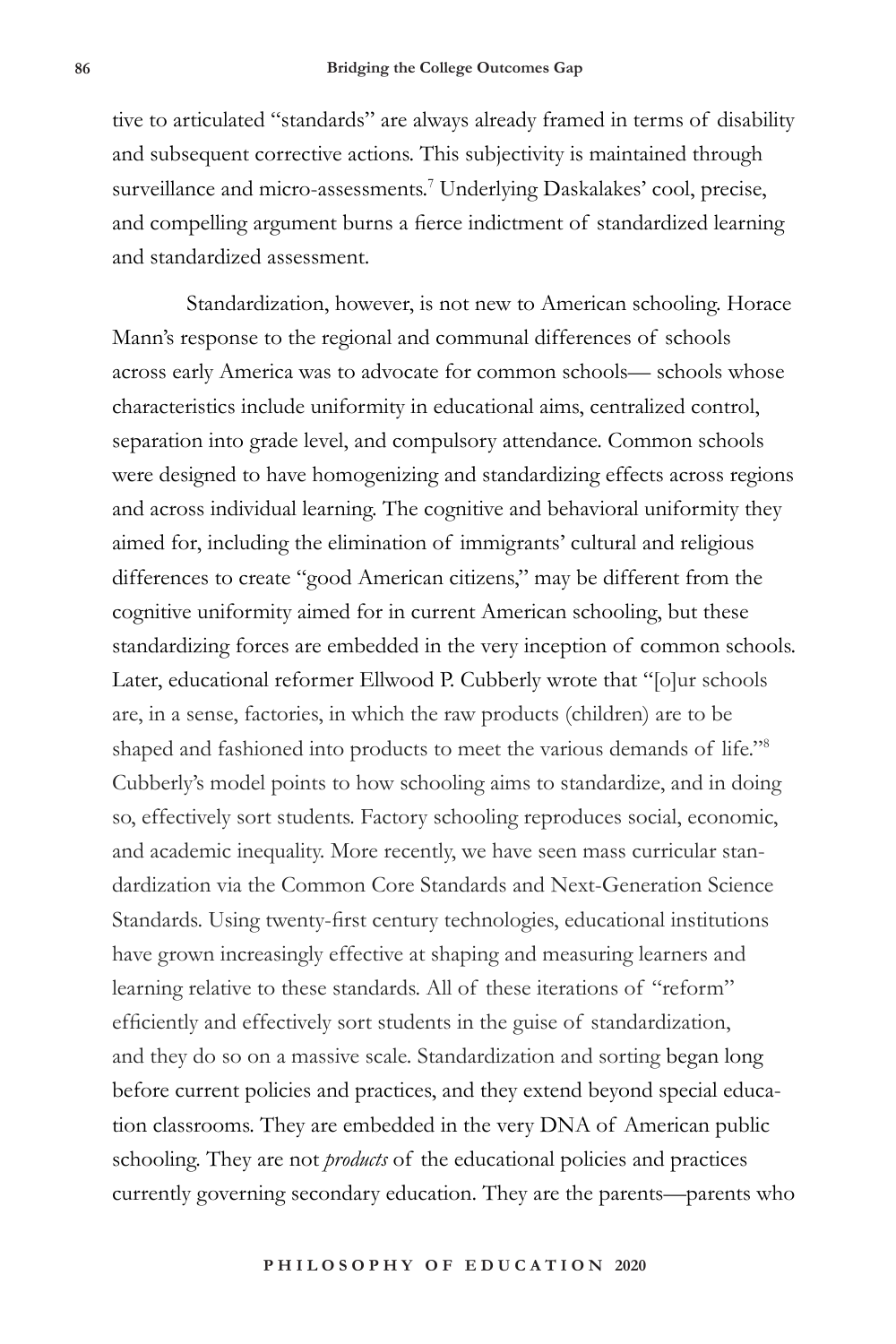are insufficiently committed to equitable educational outcomes.

It would be a mistake to think that standardization, standardized assessment, and sorting have not permeated the post-secondary level as well. Neoliberal assessment regimes have also forcefully gained ground in higher education. The age-based/grade-level standardization of K-12 contexts may be absent, but undergraduate and graduate students are sorted, separated, homogenized, and normalized by their educational institutions into subjectivities in which differences of outcomes are noted and valued accordingly. Standardization of higher education can be seen in the gates to graduate education (e.g. grades, GREs, MCATs, CSETs), but it is felt most acutely by students and faculty in college majors and courses, which are arguably the most relevant educational sites for the outcome gap under consideration. At my university, we are required to map our course readings and assignments onto a set of learning outcomes. These course learning outcomes map to program learning outcomes; program learning outcomes map to university learning outcomes; and all these outcomes map to WASC accreditation requirements. Some programs, such as those in teacher education, must also map learning outcomes to state and professional accreditation expectations. Institutions of higher education are increasingly measuring outcomes of student success, and are requiring faculty to "close the feedback loop" by ensuring curricular reform occurs only within the numerous layers of articulated outcomes. The system is closed, and acceptable reform happens only within its borders. The standardization tail waves the practice dog in higher education just as it does in secondary education. Given this state of affairs, it is possible to argue that moving secondary special education practices into college settings could help close the outcomes gap. This move, however, misses the point that this leaves the development of the colonized and stigmatized subjectivities of IwLD untouched.

## CONCLUDING THOUGHTS

One might think that Daskalakes' argument implies that a "bridge" could or should be constructed to improve the educational outcomes of college goers with learning disabilities—that we ought to, as David Tyack and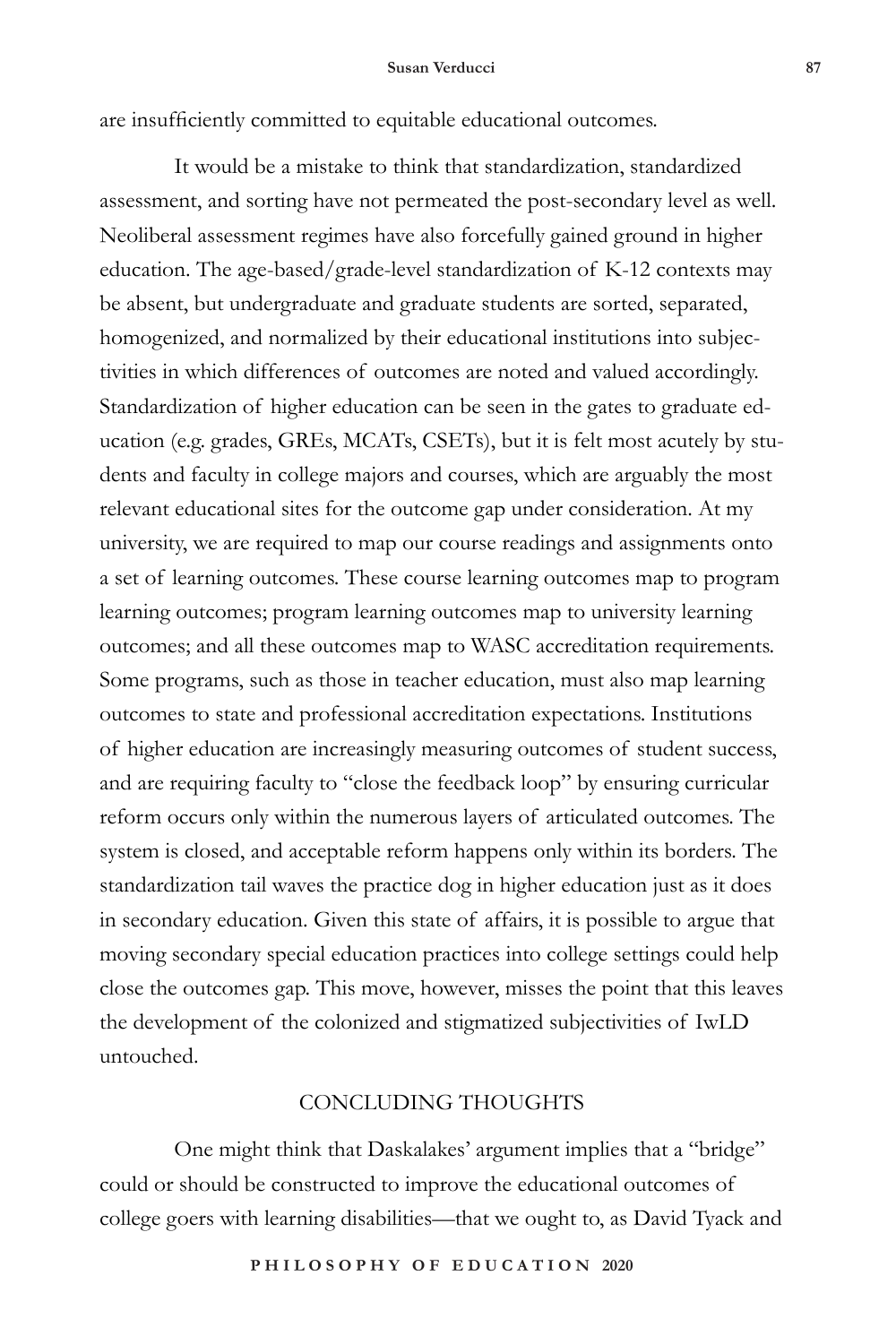Larry Cuban characterize it, tinker toward utopia in our efforts toward reform.<sup>9</sup> I question whether this tinkering has the potential to narrow the outcome gap in any context of standardization. Whereas the bridge metaphor serves to brilliantly identify a gap in policies and the problematic practices that undermine equity in college outcomes, it meets the end of its usefulness when one considers how these policies and practices exist in secondary and post-secondary contexts of standardization, and when standardization's effects necessarily sort students. Standardization always develops subjectivities relative to their positions near the standard(s). No amount of tinkering can change that reality.

In this light, Daskalakes' argument points to the necessity of a more radical change—one in which students and their learning are not measured and sorted relative to standards, and in which attention is paid to the central problem of what it means to educate all persons equipped to engage in self-determined and lifelong learning.

1 I am indebted to Michael Katz for his critical insights in the development of these ideas.

2 Candace Cortiella and Sheldon Horowitz, *The State of Learning Disabilities: Facts, Trends and Emerging Issues*, Third Edition, (New York, National Center for Learning Disabilities, 2014), 23, https://ncld.org/wp-content/uploads/2014/11/2014-State-of-LD.pdf.

3 These policies include: Every Student Succeeds Act (ESSA); Individuals with Disabilities Education Improvement Act (IDEIA); and Individualized Education Program (IEP).

4 Secondary policies relevant for IwLD include Section 504 of the Rehabili-

tation Act of 1973 and the Americans with Disabilities Act (ADA). 5 Derek Daskalakes, "Crossing Without a Bridge: Reconsidering Postsec